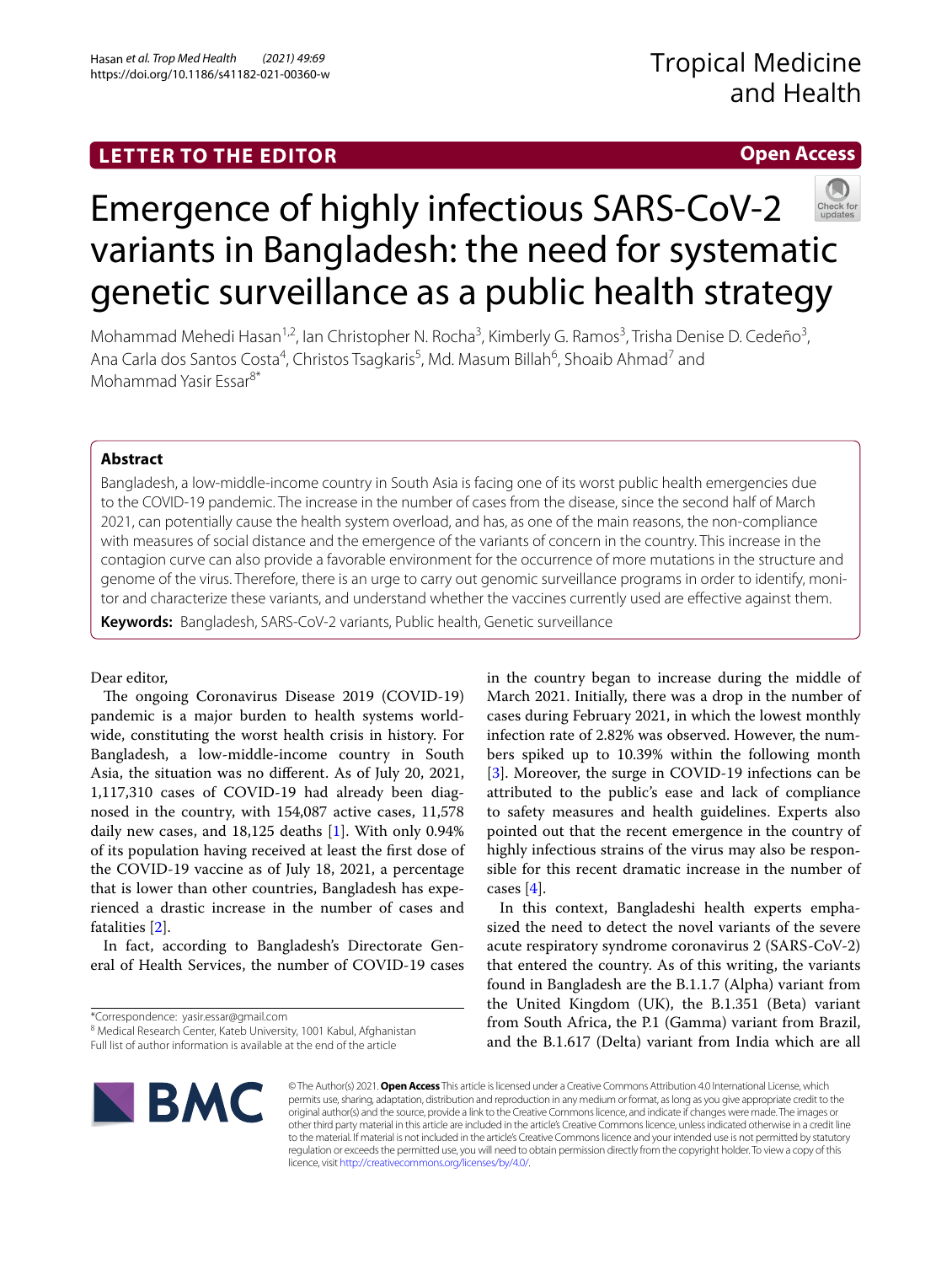considered as variants of concern (VOC) by the World Health Organization and the Centers for Disease Control and Prevention (CDC) [[5](#page-2-4)]. During April to May 2021, the Beta variant accounted for 90% of all variants prevailing in Dhaka [[5\]](#page-2-4). However, when the Delta variant arrived in Bangladesh in early May 2021, it had become the most prominent variant constituting 68% of the variants circulating in the Dhaka city by the end of May 2021 [\[5](#page-2-4)].

As stated by the CDC, these VOCs are proven to be highly contagious, transmissible, and alarmingly more severe due to increasing rates of hospitalizations and mortality [[6\]](#page-2-5). In addition, VOCs have substantial evidence of reduced neutralization of antibodies produced during previous infection or inoculation, low responsiveness to therapeutic treatment and medication, less efficacy to vaccines, and failure in diagnostic detection [\[6](#page-2-5)]. Due to these attributes, the emergence of VOCs in Bangladesh may be one of the factors responsible for the exponential increase in the number of COVID-19 cases in the country in a short period of time, despite the implementation of preventive and control measures by the national government and vaccination [\[7](#page-2-6)].

To determine if the current trend of increasing COVID-19 cases is due to the new foreign or locally evolved variants, it is necessary to keep track of the mutations by genetic surveillance. Before the COVID-19 pandemic, genetic surveillance was reserved mainly for conducting small studies in antibiotic-resistant bacteria, investigating outbreaks, and monitoring infuenza strains [[8\]](#page-2-7). Unfortunately, this new testing strategy is not yet being implemented to detect and monitor novel variants of SARS-CoV-2 in the country. Since March 2020, most laboratories in Bangladesh only use the generic and typical reverse transcription-polymerase chain reaction (RT-PCR) test for COVID-19. However, the standard RT-PCR test is insufficient to definitively identify SARS-CoV-2 variants, as viruses are constantly evolving, and the genetic variations that occur over time can lead to the emergence of new variants, which may have diferent characteristics [\[8](#page-2-7)].

Therefore, it is essential to monitor circulating viruses for key mutations that happen in important regions of the genome. With the recent emergence of novel variants, laboratories in some countries started to use genetic surveillance, which involves genetic sequencing that decodes the genome of SARS-CoV-2 in samples from patients, allowing consistent and coordinated screening of positive samples [\[9\]](#page-2-8). Although more costly and time-consuming than other tests, full sequencing of viral genomes is a cornerstone of surveillance eforts because it helps scientists to identify and characterize variants present in a community according to transmissibility and disease severity. This is essential in developing diagnostic protocols, therapeutics, and vaccines, as well as formulating action plans to mitigate transmission  $[8, 9]$  $[8, 9]$  $[8, 9]$  $[8, 9]$ . Moreover, genomic surveillance is necessary, as the rapid surge of COVID-19 cases in Bangladesh may provide a favorable environment for the occurrence of more mutations in the viral structure and genome, resulting in the emergence of a more infectious local variant.

Hence, at the present time, genomic surveillance is one of the main weapons for the early detection of new variants of SARS-CoV-2 in Bangladesh. The fact is that, detecting variants of concern and developing an evidence-based and timely public health response to mitigate the spread of the new variants, requires a robust genomic surveillance program. That translates to scientists sequencing virus samples from about 5% of the total number of COVID-19 patients, selected to be representative of the populations most at risk from the disease [\[8](#page-2-7)]. Without genomic surveillance, new variants may spread uncontrollably and may be undetected in diferent parts of the country, which eventually increases the burden of the already fragile health system in Bangladesh due to the increasing morbidity and fatality rates of COVID-19. Moreover, it can also afect the health system's epidemiological response to other infectious diseases, as it happened in other countries in the world, where the uncontrolled increase in the contagion curve has impaired coping with other diseases that also afected the country  $[10-12]$  $[10-12]$  $[10-12]$ . Monitoring is also required for assessing the efectiveness of vaccines against the circulating virus.

At this time, investing in establishing a systematic genetic surveillance for SARS-CoV-2 in diferent regions of the country is necessary to aid healthcare providers in updating clinical practice guidelines. Ultimately, a genetic surveillance program as a public health strategy should be swiftly implemented and realistic based on the capacity of the national infrastructure. Data need to be publicly available to drive real-time decision-making, enhance transparency, and fuel relevant research by national and international institutions. Therefore, collaboration between scientists and stakeholders is essential to ensure the rapid implementation of necessary measures.

#### **Abbreviations**

COVID-19: Coronavirus disease 2019; SARS-CoV-2: Severe acute respiratory syndrome coronavirus 2; VOC: Variants of concern; CDC: Centers for Disease Control and Prevention; RT-PCR: Reverse transcription-polymerase chain reaction.

#### **Acknowledgements**

Not applicable.

#### **Authors' contributions**

MMH conceived the original idea and designed the outline of the study. MMH, ICNR, KGR, and TDDC wrote the frst draft. MMH, ICNR, ACDSC, CT, and MMB